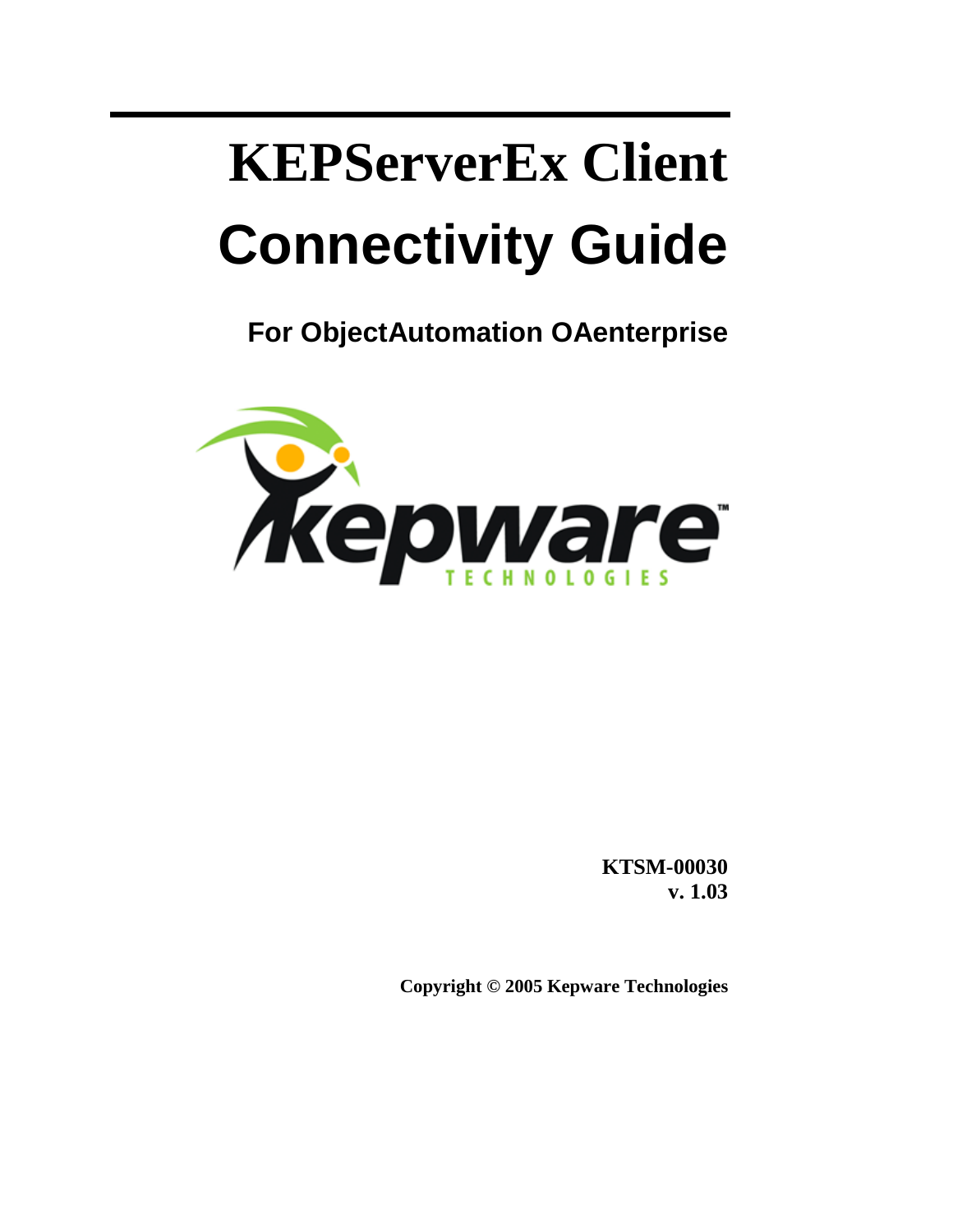### **KEPWARE END USER LICENSE AGREEMENT AND LIMITED WARRANTY**

The software accompanying this license agreement (the Software) is the property of Kepware Inc, and is protected by United States and International Copyright laws and International treaty provisions. No ownership rights are granted by this Agreement or possession of the Software. Therefore, you must treat the Licensed Software like any other copyrighted material (e.g., a book or musical recording), except that you may make a single copy for backup or archival purposes. Your rights and obligations in its use are described as follows:

- 1. You may use and display this software on a single computer.
- 2. You may make one copy of the software for archival purposes or you may copy the software onto your hard disk and hold the original for archival purposes.
- 3. You may not modify or attempt to reverse engineer the software, or make any attempt to change or even examine the source code of the software.
- 4. You may transfer the software to another computer using the utilities provided. However, the software must be used on only a single computer at one time.
- 5. You may not give or distribute copies of the software or written materials associated with the software to others.
- 6. You may not sub-license, sell, or lease the software to any person or business.

#### **Return Policy**

The original licensee of the software can return it within sixty (60) days of purchase. Please call us for a Return Material Authorization Number.

### **Limited Warranty**

Kepware does not warrant that the Software will be error free, that it will satisfy your planned applications or that all defects in the Software can be corrected. If Kepware provides information or assistance regarding the use of the Software or otherwise, Kepware is not assuming the role of engineering consultant. Kepware disclaims responsibility for any errors or omissions arising in connection with engineering in which its Software or such information or assistance is used.

The foregoing is the sole and exclusive warranty offered by Kepware. Kepware disclaims all other warranties, express or implied, including but not limited to the implied warranties of merchantability and fitness for a particular purpose, with regard to the licensed software and all accompanying materials.

In no event shall Kepware be liable for incidental or consequential damages, including lost profit, lost savings, lost opportunities, or other incidental or consequential damages arising out of the use or inability to use the licensed software, even if Kepware has been advised of the possibility of such damages.

Kepware's entire liability shall be, at Kepware's option, either (a) return of the price paid for the Software (or component), or (b) repair or replacement of the Software (or component) that does not meet Kepware's Limited Warranty and which is returned to Kepware within the warranty period. This shall be the sole and exclusive obligation of Kepware and your sole and exclusive remedy with respect to any such failure. The Limited Warranty is void if failure of the Software (or component) has resulted from accident, abuse or misapplication.

#### **Support**

Kepware provides *unlimited e-mail* support for all Software whether a demo or registered license. Kepware will provide a total of *two hours* free phone support for all registered Software after paying the applicable license fees. Kepware will provide *unlimited phone* support so long as you have paid Kepware any applicable maintenance or support fees and subject to the terms of those agreements. All corrections and maintenance releases will be made available through Kepware's Internet site. All major product releases of the Software are subject to upgrade fees. At no time will on-site support be provided without advance payment to Kepware for a minimum of two days on-site engineering support services, plus all expenses.

#### **Trademarks**

Microsoft® and Microsoft Excel® are registered trademarks, Windows™ is a trademark of Microsoft Corporation.

32 Bit KepserverEx Connectivity Guide

**Kepware Technologies**  400 Congress Street Portland, Maine 04101 **www.kepware.com**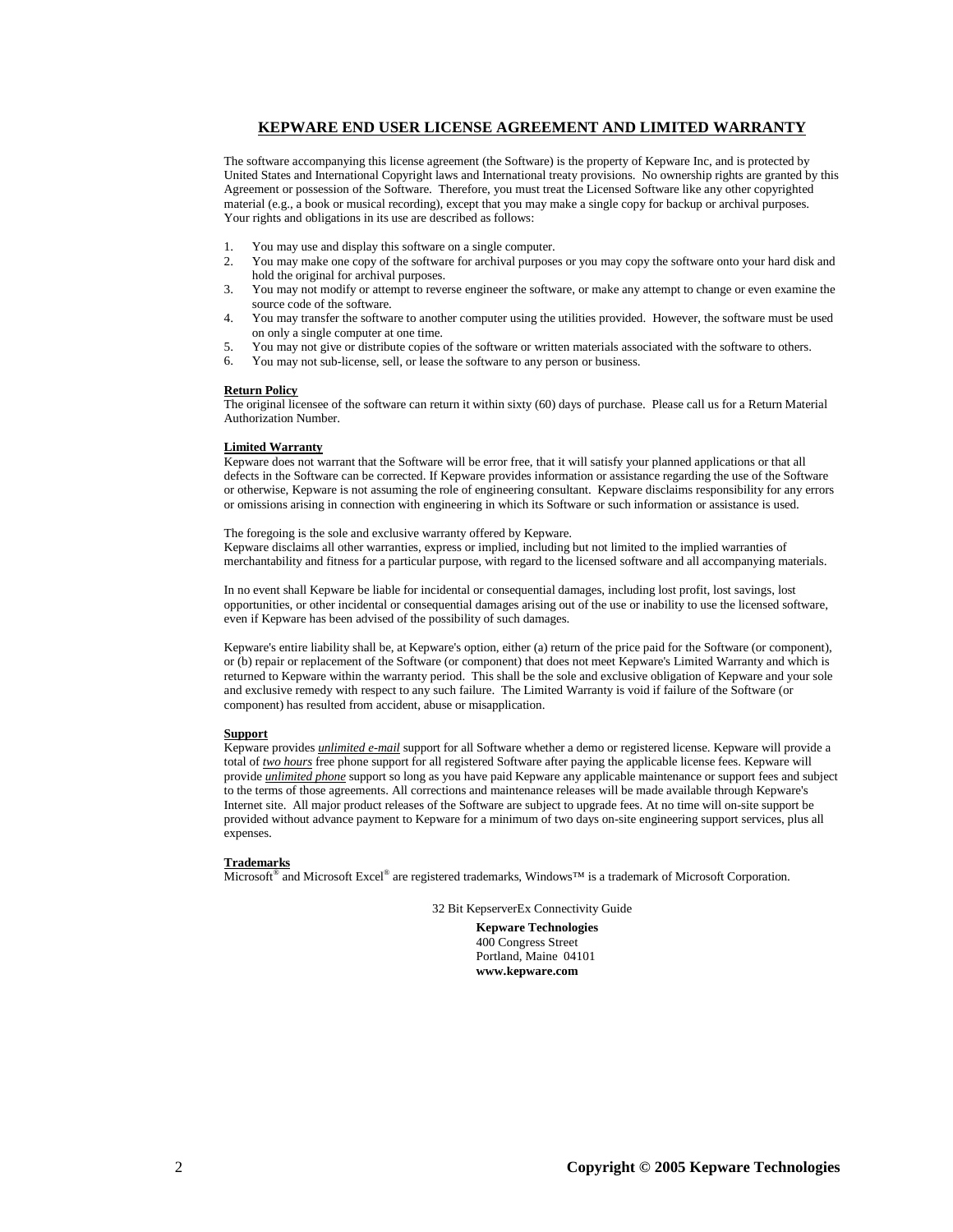### **Table of Contents**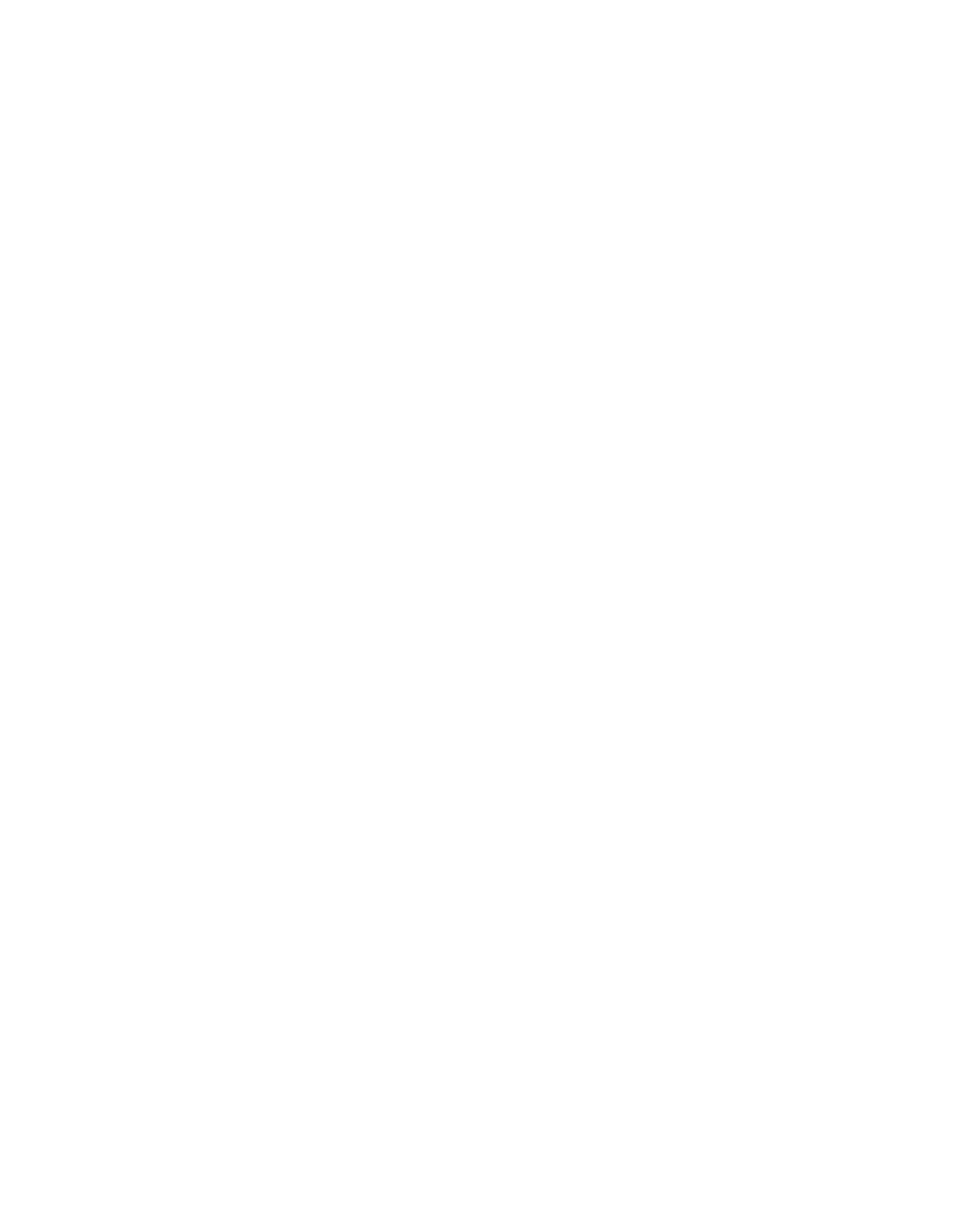# <span id="page-4-0"></span>**Introduction to KEPServerEx**

KEPServerEx is a 32 bit Windows application that provides a means of bringing data and information from a wide range of industrial devices and systems into client applications on your Windows PC. KEPServerEx falls under the category of a "Server" application. It is very common to hear the term "client/server application" in use across many software disciplines and business segments. In the industrial market, it has usually come to mean the sharing of manufacturing or production data between a variety of applications ranging from human machine interface software and data historians, to large MES and ERP applications.

Regardless of the business segment served, client/server applications have one thing in common: a standardized method of sharing data. In the industrial segment, many client/server technologies have been developed over the last ten years. Initially, some of these technologies were proprietary. In many cases these proprietary client/server architectures were in wide use but remained unavailable to third party applications. Early in the development of Windows, Microsoft provided a generic client/server technology called DDE or Dynamic Data Exchange. DDE did provide a basic architecture that would allow many Windows applications from a wide range of vendors to share data, but there was one problem. DDE was not designed for the industrial market. It lacked much of the speed and robustness desired in an industrial setting. However, this did not stop DDE from becoming a dominant client/server architecture, largely due to its availability in most Windows applications. In time, variations on Microsoft's DDE were developed by some of the leading vendors in the market. These variations addressed some of the speed and reliability issues of DDE but many people in the industrial segment agreed that a better system needed to be developed.

With the advent of 32 bit Operating Systems, and the use of Ethernet to provide communications between devices, there was a need for quicker and cleaner data transfer between software applications. This is where OPC saw its birth into the industry.

OPC (OLE for Process and Control) servers provide a standardized method of allowing multiple industrial applications to share data in a quick and robust manner. The OPC server provided in this package has been designed to meet the demanding requirements found in the industrial environment.

This OPC server has been designed as a two-part program. The primary component provides all of the OPC and DDE connectivity as well as the user interface functions. The second part is comprised of plug-in communications drivers. This two-part design allows you to add multiple communications options to your SCADA application while utilizing a single OPC server product thus reducing your learning curve as your project grows.

OPC technology reflects the move from closed proprietary solutions to open architectures that provide more cost-effective solutions based on established standards.

# **Accessing KEPServerEx**

A Windows-based client application must be used to view data from the KEPServerEx application. In this section we will cover the basics of connecting a number of common OPC clients to KEPServerEx. While we cannot possibly cover every client application that exists, we believe that after reviewing this document you should be able to deal with most client applications.

The intention of this section is to show connectivity to KEPServerEx. It is assumed that you have already either configured your KEPServerEx application by selecting the appropriate driver and settings or you have run the Simulator demo (Simdemo.opf) which is included with KEPServerEx. For simplicity, the Simdemo project will be used for all examples contained in this section.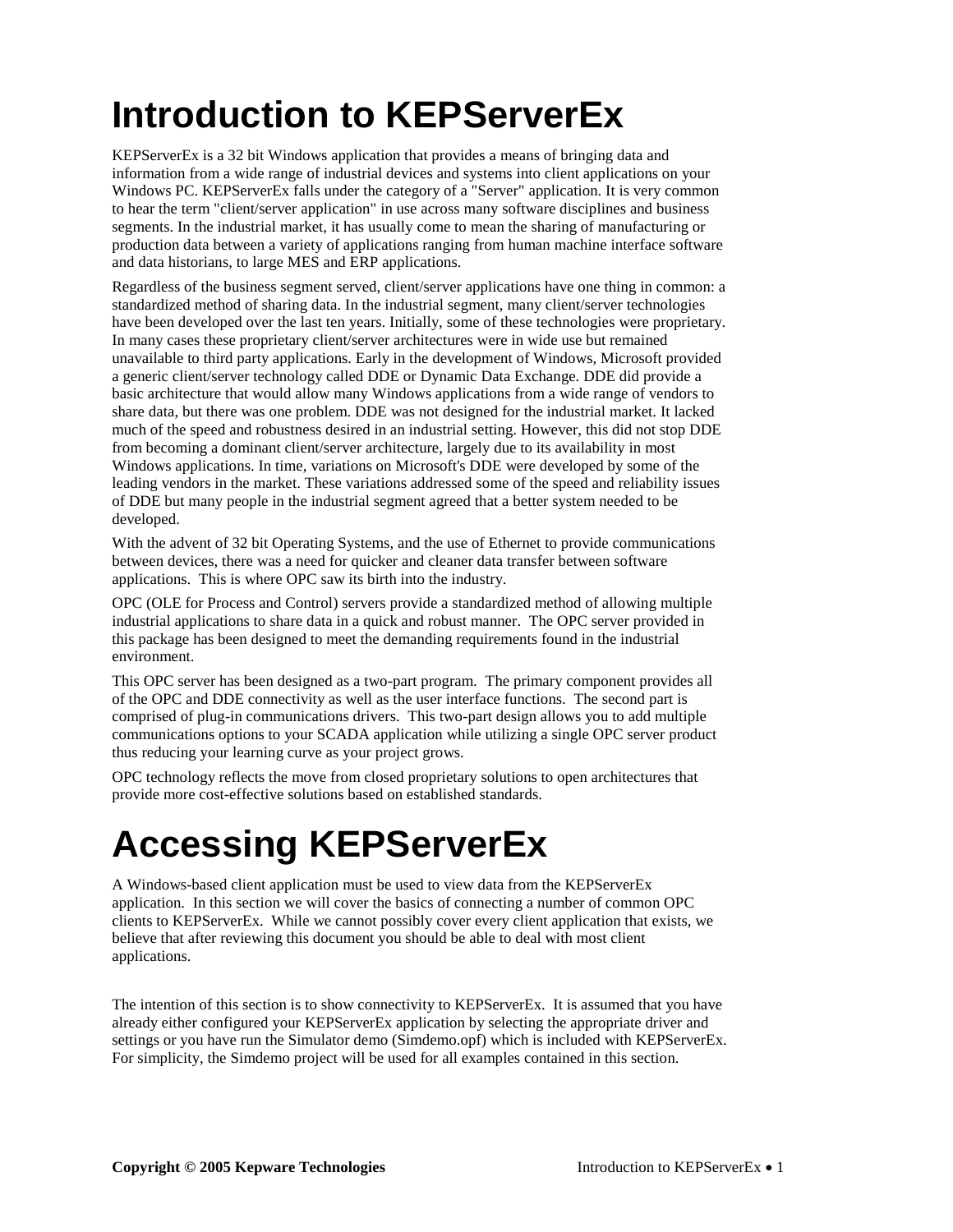<span id="page-5-0"></span>Before beginning any of the examples, start the KEPServerEx application by selecting it from your Start Menu or from its desktop icon. Once the server is loaded, use the File|Open command to load the "Simdemo" project. The KEPServerEx application is always active once you have opened an existing project or configured at least one channel and device in a new project. After you have selected a project, in this case the Simdemo project, KEPServerEx will automatically load this project when an OPC client application invokes KEPServerEx's OPC server component.

Users have always had the ability to create what we refer to as "user defined tags" in their KEPServerEx application. Prior to OPC, defined tags gave a DDE application designer the ability to create a label for device data. Assume register 1000 contained the value of parts made, without defined tags a DDE application would have directly accessed register 1000. Using defined tags a label can be created like "PartsMade". Now the DDE application could access the data via this new label, removing the machine level knowledge from the client application and keeping it at the server level where it belongs. This label, while useful for DDE is a necessity for OPC clients. For OPC clients, defined tags take on a greater role. Like the DDE example, defined tags allow you to create labels for your device data and keep the configuration of those tags in the server. OPC clients have a major advantage over DDE clients. OPC clients can browse the defined tags you create in your KEPServerEx application, which allows you to simply point and click on a tag to add it to your OPC client project.

*client application.* For more information on defined tags see the "Designing a Project" section of the KEPServerEx help file, which can be accessed from the Help/Contents menu selection of the KEPServerEx application.

### **Using KEPServerEx Drivers**

Part of the innovative design of Kepware's OPC/DDE Server Technology is the separation of the Hardware Protocol Driver from the Server Technology. This separation allows the user to use one or more drivers in the server at the same time. Each driver has its own help file which provides information on devices supported, communications parameters, cabling, addressing, and error messages.

The driver help file should contain all of the information you will need to connect your device to the PC so that you can talk to it via the KEPServerEx. If you do not connect to the device be sure to check the error messages and look up their meaning in the help file.

*OPC Tag Browsing allows you to see a list of the defined tags you have created in your KEPServerEx application, directly within your OPC*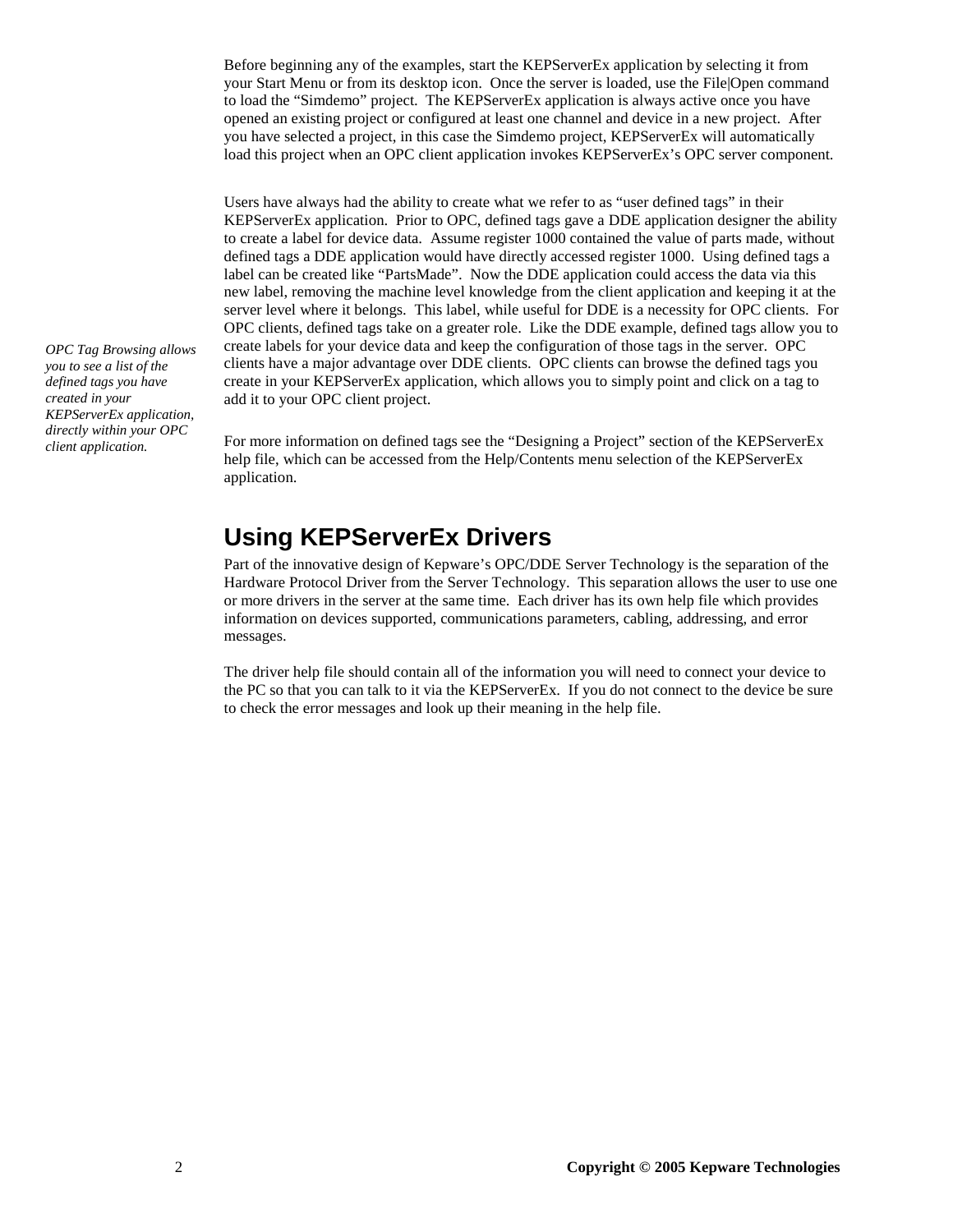# <span id="page-6-0"></span>**OAenterprise™ as an OPC Client**

The following steps will show you how to connect to KEPServerEx from OAenterprise 5.1 as an OPC client.

### **Connect to the Server from OAenterprise™**

Open OAworkbench and create a new workspace or open an existing one.



In the OAworkbench tree browser expand OAenterprise and right click on Classes, select New Class from the shortcut menu.

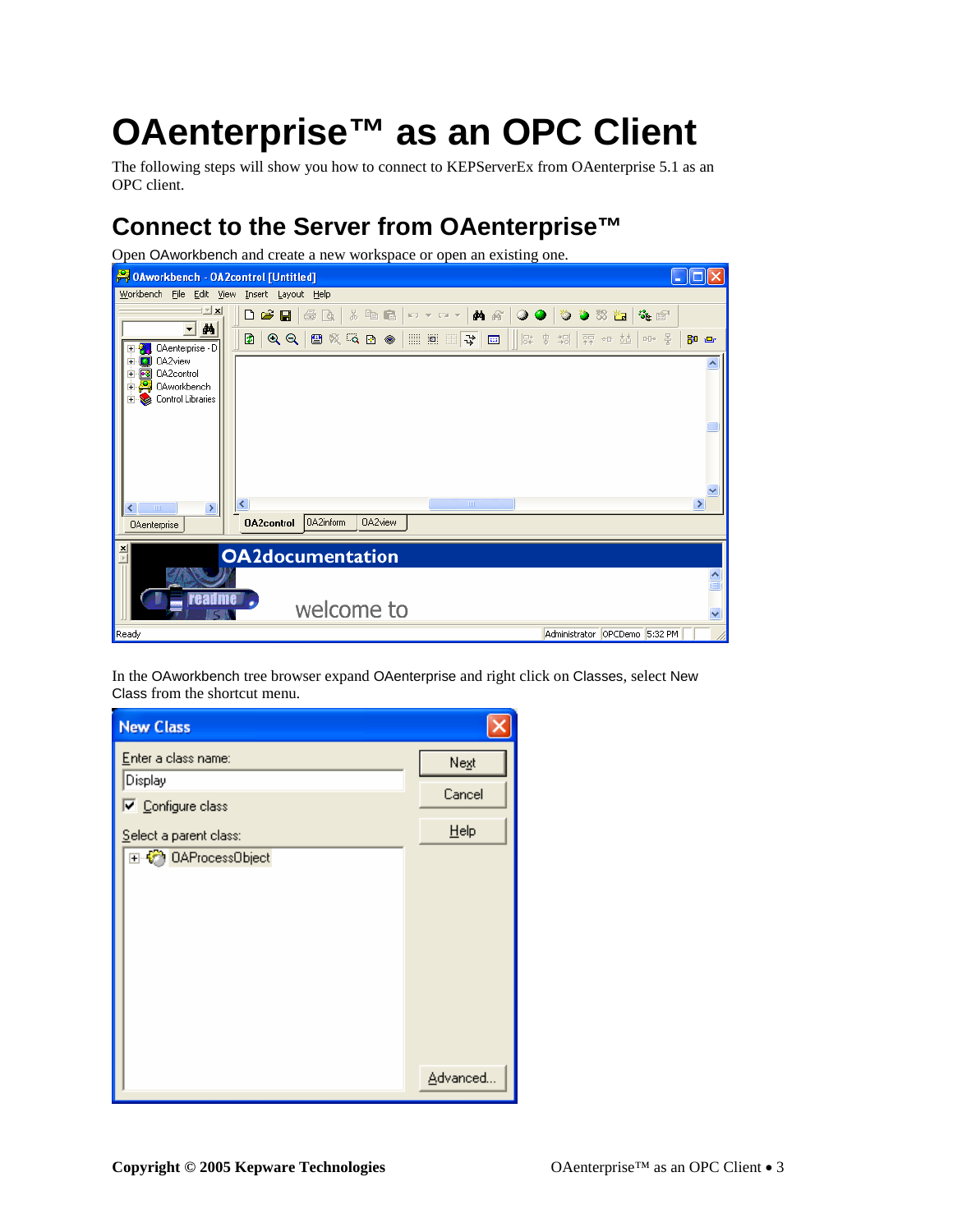Enter a Class name, make sure Configure class is checked and select the Parent class for your new class. Then click Next.

| <b>Display Attributes</b> |                        |                   |                           |                                                 |                                                                        |
|---------------------------|------------------------|-------------------|---------------------------|-------------------------------------------------|------------------------------------------------------------------------|
| Attributes:               |                        |                   |                           |                                                 | $\begin{array}{ c c c }\hline \textbf{Close} & \textbf{[} \end{array}$ |
| Name<br>OBJECTSTATE       | Type<br>32-bit Integer | Used As<br>Output | Delivery Type<br>Standard | <b>Inherited From</b><br><b>OAProcessObject</b> | Check In                                                               |
|                           |                        |                   |                           |                                                 | $N$ ew                                                                 |
|                           |                        |                   |                           |                                                 | Modify                                                                 |
|                           |                        |                   |                           |                                                 | Destroy                                                                |
|                           |                        |                   |                           |                                                 | Properties                                                             |
|                           |                        |                   |                           |                                                 | He                                                                     |
|                           |                        |                   |                           |                                                 |                                                                        |
| $\blacktriangleleft$      | $\rm{III}$             |                   |                           | ×                                               |                                                                        |

In the Display Attributes window click New... to add a new Attribute for this class.

Enter a Name for the Attribute, select Value and how it will be used. Lastly select a Type for the data and click Create.

| <b>New Attribute</b>                                                                              |        |
|---------------------------------------------------------------------------------------------------|--------|
| Name:                                                                                             | Create |
| Level                                                                                             | Cancel |
| C Value                                                                                           | Help   |
| Used As:                                                                                          |        |
| © Input<br>C Output<br>$\subseteq$ Local                                                          |        |
| Type:                                                                                             |        |
| 16-bit Integer                                                                                    |        |
| Delivery Type:                                                                                    |        |
| C Optimized - Deliver only most current value<br>C Standard - Deliver all values (less efficient) |        |
| $\Box$ By Reference<br><b>Object</b>                                                              |        |
| Class:                                                                                            |        |
|                                                                                                   |        |
| Group                                                                                             |        |
| Class:                                                                                            |        |
|                                                                                                   |        |
|                                                                                                   |        |

You may want to add an additional attribute to be able to write to the address. We called ours Reset and also configured it as an Input type to allow setting the value from OAworkbench.

Once you have added all of the attributes you wish to associate with this class, make sure to check the Check in check box and then click  $C$ lose to exit the window and check in the class.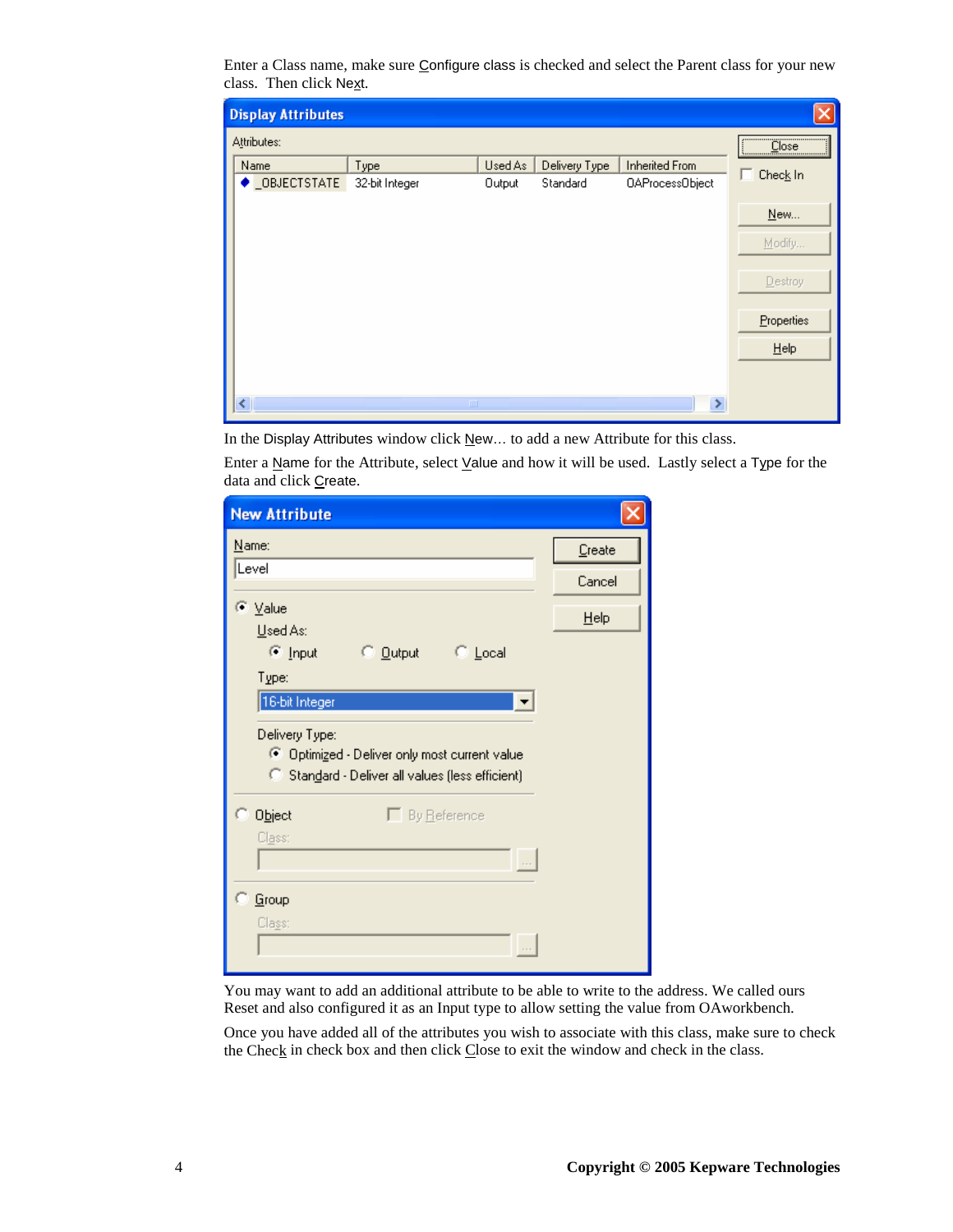| <b>Display Attributes</b>              |                                                            |                                     |                                                     |                                          |                                                                           |
|----------------------------------------|------------------------------------------------------------|-------------------------------------|-----------------------------------------------------|------------------------------------------|---------------------------------------------------------------------------|
| Attributes:                            |                                                            |                                     |                                                     |                                          | Close                                                                     |
| Name<br>_OBJECTSTATE<br>Level<br>Reset | Type<br>32-bit Integer<br>16-bit Integer<br>16-bit Integer | Used As<br>Output<br>Input<br>Input | Delivery Type<br>Standard<br>Optimized<br>Optimized | Inherited From<br><b>OAProcessObject</b> | ⊽<br>Check In<br>New<br>Modify<br>$D$ estroy<br><b>Properties</b><br>Help |
| $\left\vert \cdot \right\rangle$       | <b>IIII</b>                                                |                                     |                                                     | ×                                        |                                                                           |

Now it is time to create your actual object. Right click on your new class and click Create Object From.

Enter a name for the new object, we used 'D1' and then click Create and Close.

| <b>Create Objects from Class 'Display'</b> |                                                                  |        |
|--------------------------------------------|------------------------------------------------------------------|--------|
| Object name:                               | Node:                                                            | Create |
| D1                                         | DAVIDXP-VPC-VS                                                   | Close  |
| Description:                               |                                                                  | Help   |
| Group:<br>$\cdots$                         | Redundant to:<br>$\cdots$<br>$\nabla$ Copy primary configuration |        |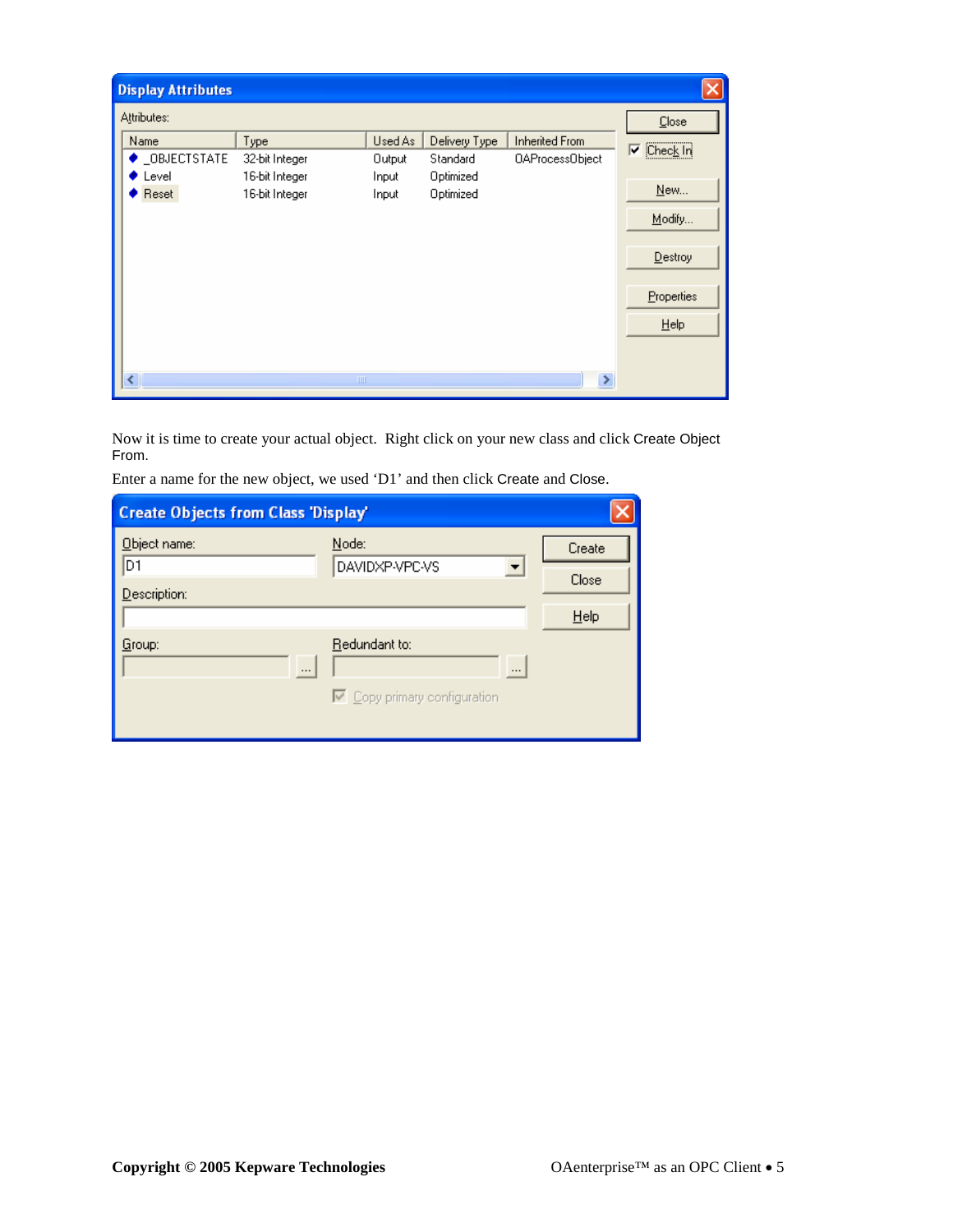Now that we have created an object it is time to set data specific to it.

In the OAworkbench tree browser, under OAenterprise and then Objects, expand the object so that the attributes are displayed and right click on the attribute of your choice. Then select Properties. We have selected the Level attribute.

Select the Basic tab in the Level properties dialog.

Uncheck Use class default values and check Use OPC.

Next check Read or Write depending upon what the attribute is intended to do, then click the I/O Configuration button.

| <b>Level Properties</b>                    |                                                                    |
|--------------------------------------------|--------------------------------------------------------------------|
|                                            | General <b>[Basic   History   LimitAlarm   ROCAlarm   DevAlarm</b> |
| <b>▽</b> Enable Basic Extension            |                                                                    |
| V Use class default values                 |                                                                    |
| Initial Value:<br>2<br>Set                 | C Don't Save<br>C Save on Shutdown                                 |
| Units:                                     | C Save on Change                                                   |
|                                            | 0 minutes<br>$\bigcirc$ Save every                                 |
| Description:                               |                                                                    |
|                                            |                                                                    |
| $\Box$ Use Attribute Link                  |                                                                    |
| $\Box$ Link Enabled                        |                                                                    |
| Source Attribute:                          |                                                                    |
|                                            | $\ldots$                                                           |
| $\Box$ Use OPC                             | $\odot$ Read<br>$\subset$ Write<br>C Read/Write                    |
| $\Box$ I/O Enabled                         | [/O Configuration                                                  |
| Send an event notification on every update |                                                                    |
|                                            |                                                                    |
|                                            |                                                                    |
|                                            |                                                                    |
| 0K                                         | Cancel<br>Apply<br>Help                                            |

On the I/O Configuration dialog click the OPC Server browse button to select the server and I/O point for your attribute.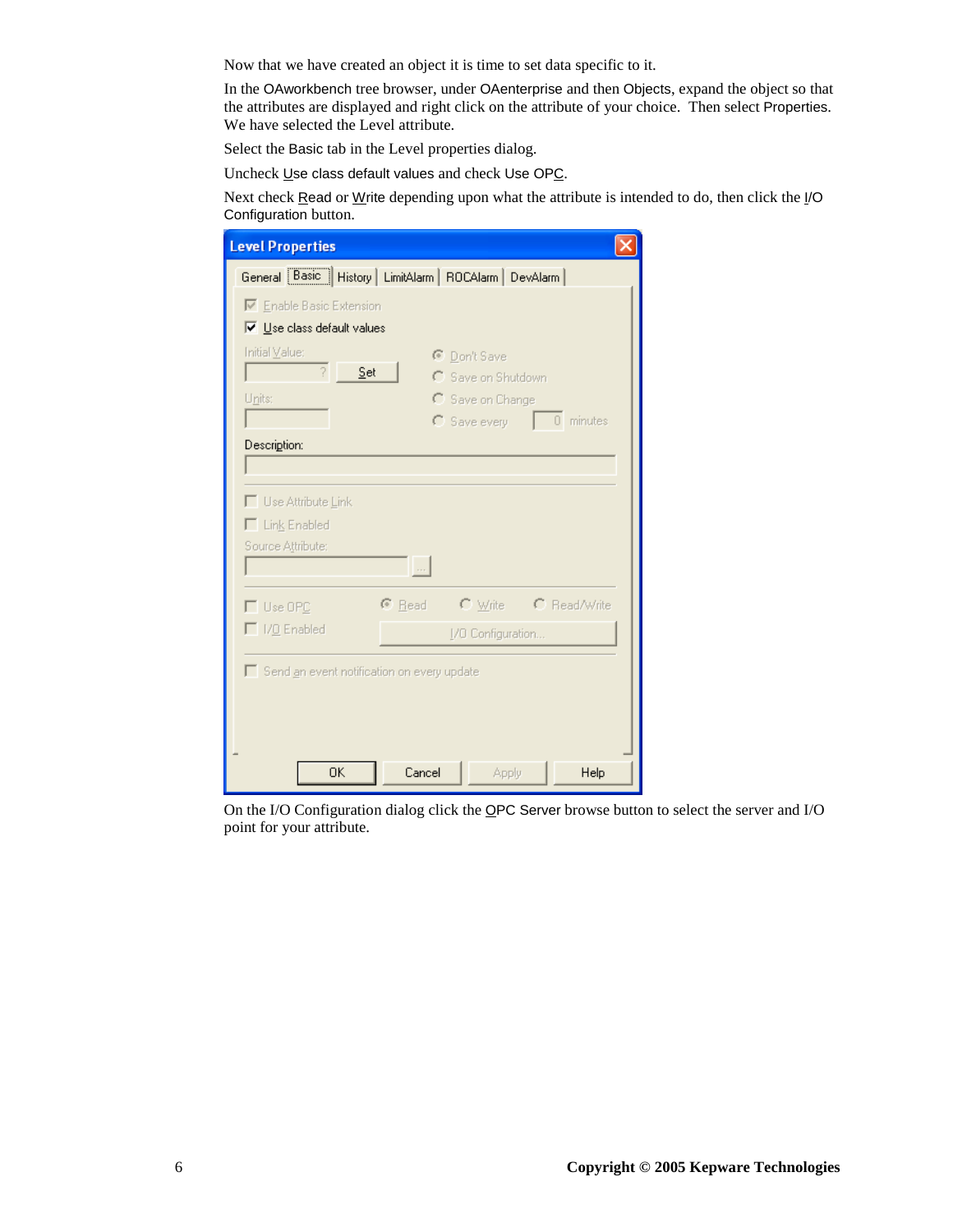| <b>I/O Configuration</b> |                           |        |
|--------------------------|---------------------------|--------|
| OPC Server:<br>$\cdots$  | 1/0 Point:                | 0K     |
| Access Path:             | Deadband:<br>Update Rate: | Cancel |
|                          | $1000$ mSecs<br>0         | Help   |
| Scaling Enabled          |                           |        |
| Raw                      | Scaled                    |        |
| Min:<br>Max:<br>100<br>n | Min:<br>Max:<br>100<br>ñ  |        |

Select KEPware Enhanced OPC/DDE Server from the Server drop down list.

| <b>Select OPC Server Item</b> |            |
|-------------------------------|------------|
| Server:                       | 0K         |
| Name Space:                   | Cancel     |
|                               | $B$ efresh |
|                               |            |

From the tree list expand the access path that contains the I/O point that you are looking for. Select the point and click OK.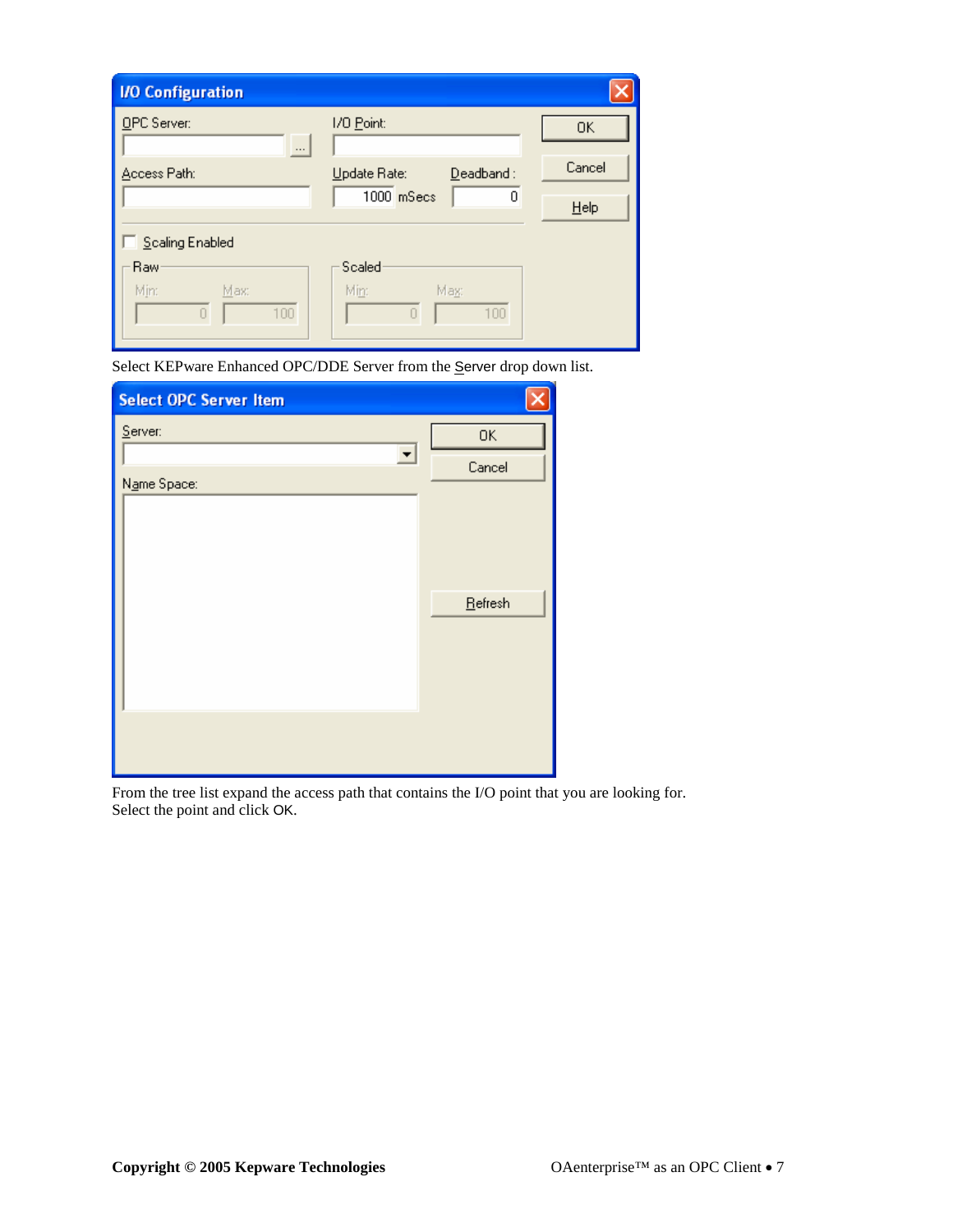| <b>Select OPC Server Item</b>                                                                      |         |
|----------------------------------------------------------------------------------------------------|---------|
| Server:<br>KEPware Enhanced OPC/DDE Server<br>▼                                                    | 0K      |
| N <u>a</u> me Space:                                                                               | Cancel  |
| ⊞≘_System<br>中 Channel_0_User_Defined<br>⊟- Channel_1<br>⊞⊢_System<br>⊟⊹Device_1<br>≣<br>∣— Bool_1 | Refresh |
| $-$ Tag_1<br>$-$ Tag_2<br>$-$ Tag_3<br>由 <sub>"</sub> _System<br>直·_Hints<br>$D = 4 - 2$           |         |
|                                                                                                    |         |

Click OK in the I/O Configuration dialog.

| <b>I/O Configuration</b>                        |                                        |        |
|-------------------------------------------------|----------------------------------------|--------|
| OPC Server:<br>$\Box$<br>KEPware.KEPServerEx.V4 | 1/0 Point:<br>Channel_1.Device_1.Tag_1 | 0K     |
| Access Path:                                    | Deadband:<br>Update Rate:              | Cancel |
|                                                 | $1000$ mSecs<br>0                      | Help   |
| Scaling Enabled                                 |                                        |        |
| Raw                                             | Scaled                                 |        |
| Min:<br>Max:<br>100                             | Min:<br>Max:<br>100                    |        |

Click OK in the Level Properties dialog.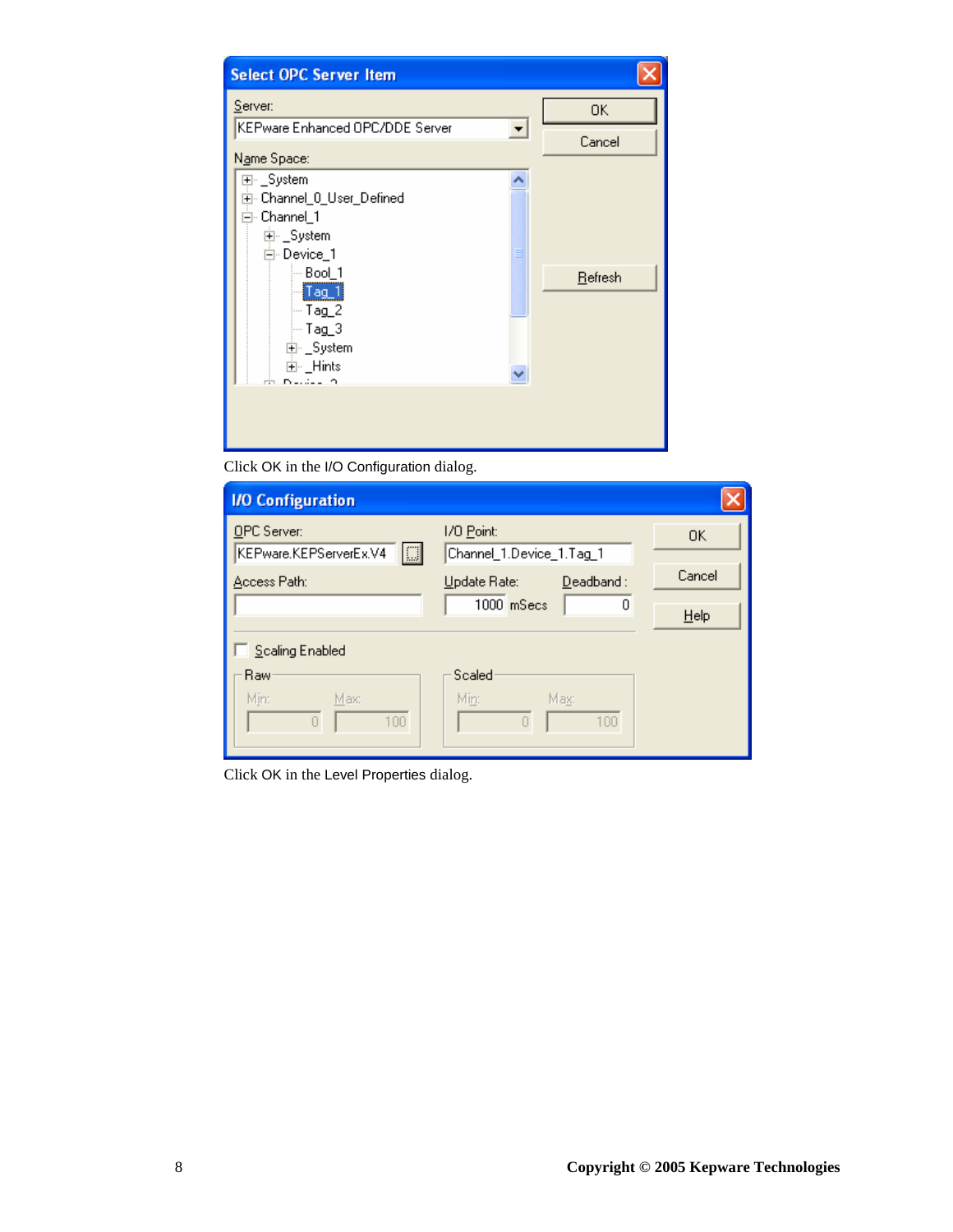| <b>Level Properties</b>                                       |  |
|---------------------------------------------------------------|--|
| History   LimitAlarm   ROCAlarm   DevAlarm  <br>General Basic |  |
| <b>▽</b> Enable Basic Extension<br>Use class default values   |  |
| Initial Value:<br>© Don't Save<br>Set<br>Save on Shutdown     |  |
| Units:<br>Save on Change<br>0 minutes<br>Save every           |  |
| Description:                                                  |  |
|                                                               |  |
| Use Attribute Link                                            |  |
| $\Box$ Link Enabled                                           |  |
| Source Attribute:<br>$\ddotsc$                                |  |
| C Read/Write<br>© Read<br>C Write<br>$\overline{V}$ Use OPC   |  |
| $\nabla$ 1/0 Enabled<br>1/0 Configuration                     |  |
| Send an event notification on every update                    |  |
| <b>OK</b><br>Cancel<br>Apply<br>Help                          |  |

Repeat the last steps for any other attributes.

In the browser, under Objects, find the object and drag it to the work area.



Right click on the object header and select Watch On to prepare to dynamically display OPC data.